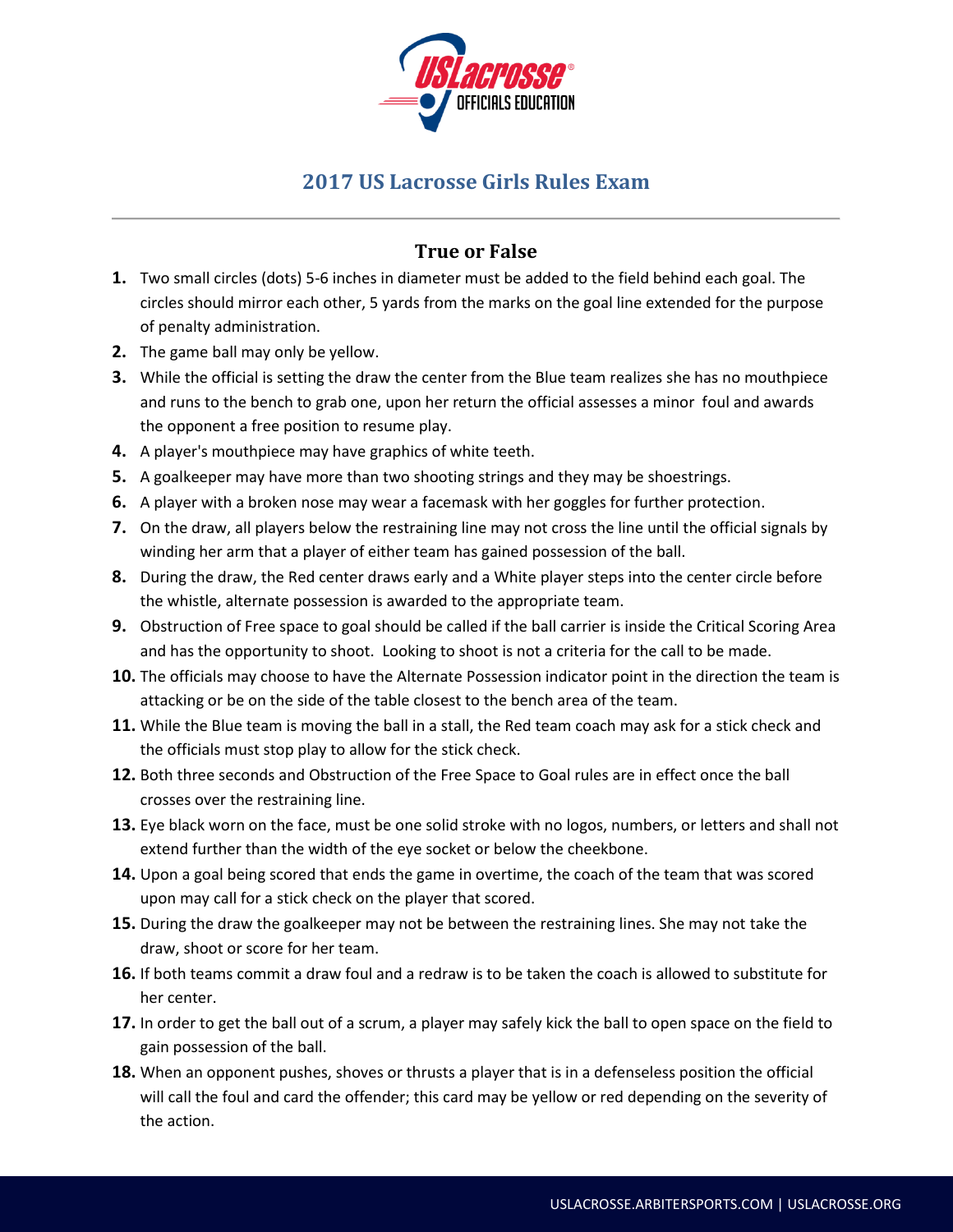

- **19.** The Blue team is on a scoring play and red is committing a three seconds foul. The official shall pull her flag. If the scoring play ends without a shot being taken, and no other foul committed. The penalty shall be set up at the spot of the ball when the official pulled her flag.
- **20.** If during a slow whistle situation, the attacking player with the ball steps into the goal circle while releasing her shot, alternate possession will be awarded to the appropriate team.

## **Multiple Choice**

- **21.** The 2017 Points of Emphasis are:
	- **a.** Game Management, Attack Fouls, Dangerous Contact
	- **b.** Sportsmanship, Dangerous Play, Offensive Fouls
	- **c.** Game Management, Illegal Defensive Positioning, Dangerous Propelling and Dangerous Follow Through
	- **d.** Sportsmanship, Goal Circle Fouls, Offensive Fouls
- **22.** During the course of the game it is determined that the ball in play does not include "meets NOCSAE standard". What shall the official do?
	- **a.** The ball shall be removed, the home team will be assessed a penalty and lose possession if applicable.
	- **b.** The ball shall be removed from the game and no penalty shall be assessed.
	- **c.** The ball shall be removed, if a goal has been scored with the ball, the goal is allowed.
	- **d.** Both B and C
- **23.** After a draw, and before possession is established the ball touches a red player and goes out of bounds between the restraining lines. How will play be restarted?
	- **a.** A redraw will be taken because no possession was gained.
	- **b.** The blue center will be given possession at the spot of the center draw.
	- **c.** The blue player closest to the ball will be awarded the ball 2 meters inside the boundary.
	- **d.** The blue player closest to the ball will be awarded the ball 4 meters inside the boundary.
- **24.** Which of the following is considered an illegal draw?
	- **a.** Drawing before the whistle
	- **b.** Any player stepping over the restraining line before a team gains possession if the ball is between the restraining lines
	- **c.** Not drawing
	- **d.** All of the above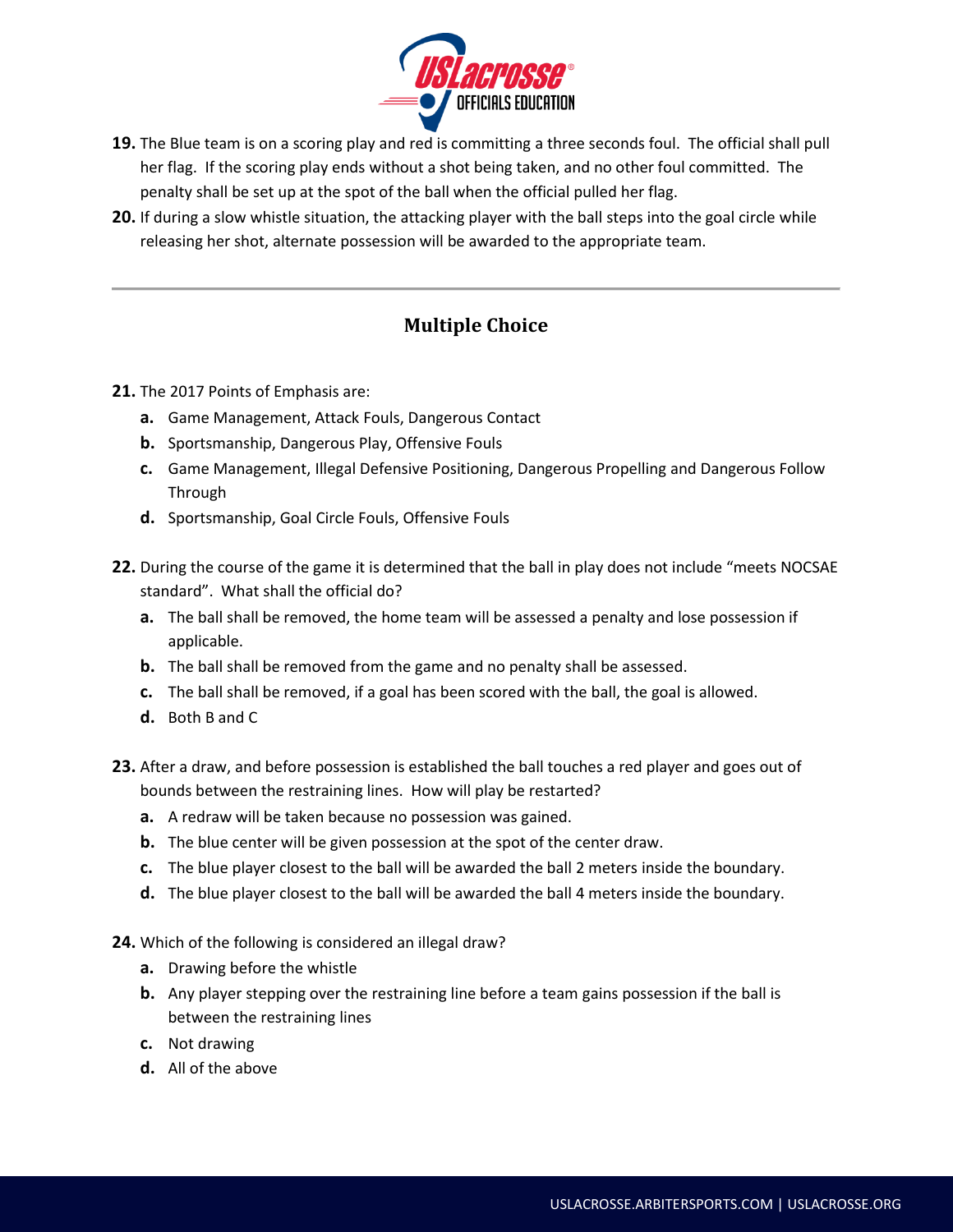

- **25.** A redraw should be taken when which of the following occur?
	- **a.** The Blue center draws early and a red player on the circle pushes an opponent.
	- **b.** A player on the circle pushes her opponent causing that opponent to cross into the circle before the whistle is blown to start the draw
	- **c.** The red center's first movement on the draw is to drop her cross head flat to better control the ball and a blue player on the circle steps into the circle before the whistle.
	- **d.** None of the above
- **26.** An inadvertent whistle for restraining line is blown when no one is offsides. The person in possession of the ball is only 3m from the goal circle. How is play restarted?
	- **a.** The player with the ball and all those around her will remain where they are and play will be restarted at the spot of the ball.
	- **b.** Alternate possession will be awarded at the closest hash mark on the 8m arc.
	- **c.** The player with the ball and all those around her will move 8m away from the goal circle and play will be restarted at the spot of the ball.
	- **d.** Alternate possession will be awarded 8m out to either side level with the goal line.
- **27.** When the score is tied at the end of regular playing time and overtime is to be played, which of the following procedures should be followed by the officials?
	- **a.** Teams will have a 3-minute rest and Captains will toss a coin for choice of ends and initial alternate possession.
	- **b.** Teams will have a 5-minute rest and Captains will toss a coin for choice of ends only. Alternate possession shall continue from regulation.
	- **c.** Teams will have a 3-minute rest and Captains will toss a coin for initial alternate possession. Goalkeepers will switch ends based on where they were when regulation ended.
	- **d.** None of the above.
- **28.** In which of the following scenarios is a player NOT allowed to safely kick the ball?
	- **a.** The ball is on the ground between opposing players and one player is trying to gain possession.
	- **b.** A shot is taken and in order to be closest to the ball a blue player kicks the ball out of bounds.
	- **c.** The ball is on the ground in front of the goal and the red player kicks the ball into the goal circle in attempt to score a goal.
	- **d.** Both B and C
- **29.** When is boundary NOT awarded to the closest player on a shot?
	- **a.** When the closest player is out of bounds before the ball is out of bounds
	- **b.** The ball is touched by any player and continues out of bounds
	- **c.** When the closest player redirects the ball to her advantage and it goes out of bounds
	- **d.** Both a and c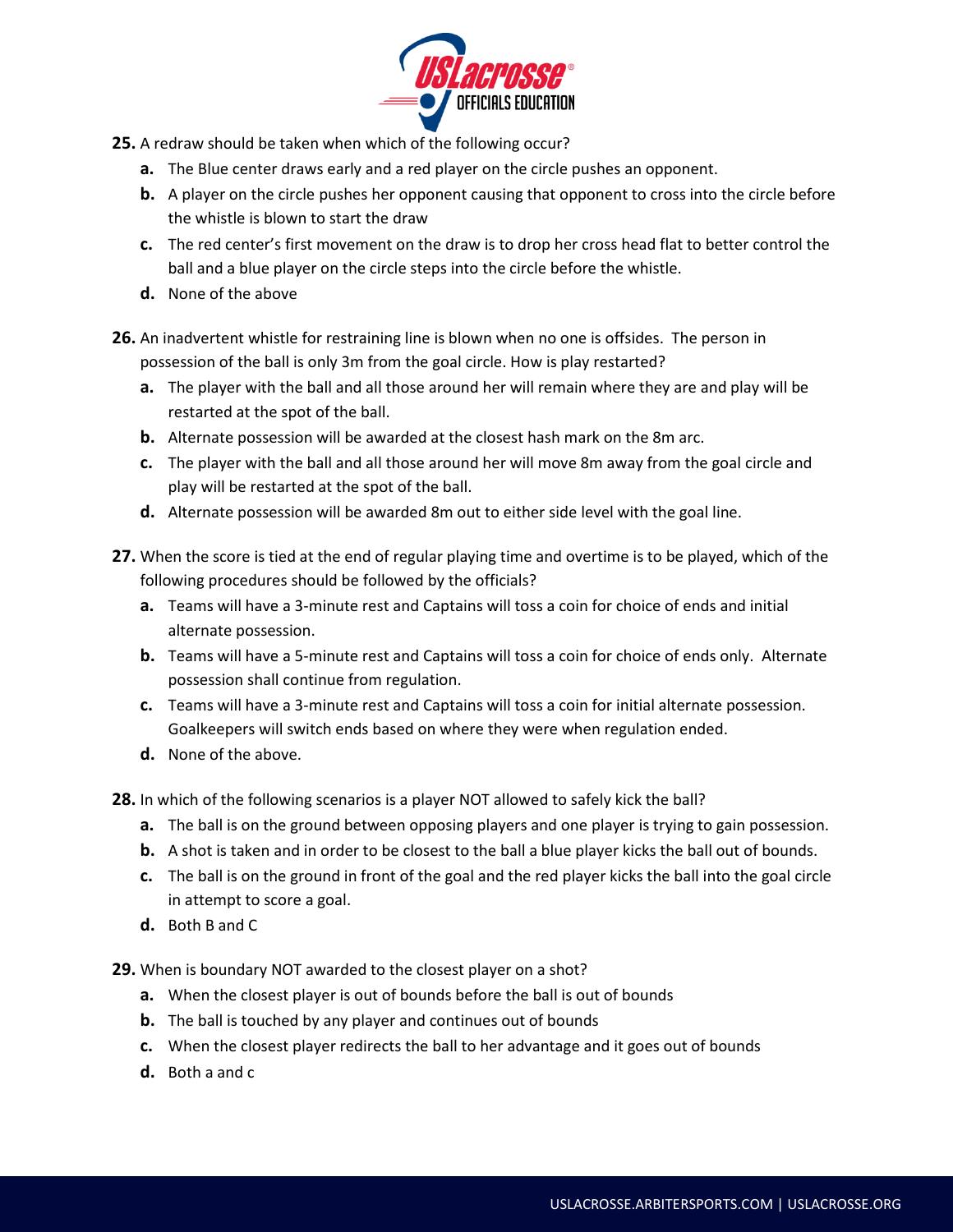

- **30.** In which of the following scenarios should the official NOT blow an immediate whistle?
	- **a.** The goalkeeper comes out of the goal circle and her team loses possession. Her teammate runs into the goal circle to attempt to deter the opponent with the ball from going toward goal.
	- **b.** There is an Obstruction of Free Space to goal violation
	- **c.** The ball carrier is heading to goal and on her way she is checked in the head, although she is somewhat off balance, she continues to goal.
	- **d.** The goalkeeper carries the ball out of her goal circle and is immediately pressured by the opponent but maintains possession. Her teammate goes into the goal circle to receive a pass from the goalkeeper.
- **31.** Which criteria below needs to be met before an official should raise her flag?
	- **a.** The attacking team is on a scoring play
	- **b.** The defense commits a foul
	- **c.** The ball is in the Critical Scoring Area
	- **d.** All of the above
- **32.** Blue #1 is at about the 10 meter area inside the Critical Scoring Area and Red#1 cross checks her, because she is on a scoring play the official pulls her flag. Blue #1 carries the ball below the goal line and is about to pass the ball to a wide open teammate in front of the goal circle but as she does so she is pushed, dislodging the ball. Where should the penalty be set up?
	- **a.** Since the foul ending the scoring play was below the goal line extended it must be set up on the nearest dot
	- **b.** Since the only foul above the goal line extended was at about the 10 meter area, the penalty should be set up at the spot of the first foul
	- **c.** On the closest outside (hanging) hash mark, above the goal line extended, closest to the second foul.
	- **d.** Directly behind the goal circle because that was the spot of the last foul.
- **33.** What is the proper procedure for administering delay of game cards?
	- **a.** First violation is a green card to the offending team, minor foul, and change of possession. Second violation is a green/yellow card to the offending player, minor foul and change of possession, this card will be included in the team card count. Any subsequent violation is a green/red card to the offending player, major foul, change of possession, offending player must leave the field and a substitute must take her place, this card will be included in the team card count.
	- **b.** First violation is a green card to the offending player, minor foul and change of possession. Second violation is a green/yellow card to the offending player, minor foul and change of possession, this card will not be included in the team card count. Any subsequent violation is a green/red card to the offending player, major foul, change of possession, offending player must leave the field and a substitute must take her place, this card will not be included in the team card count.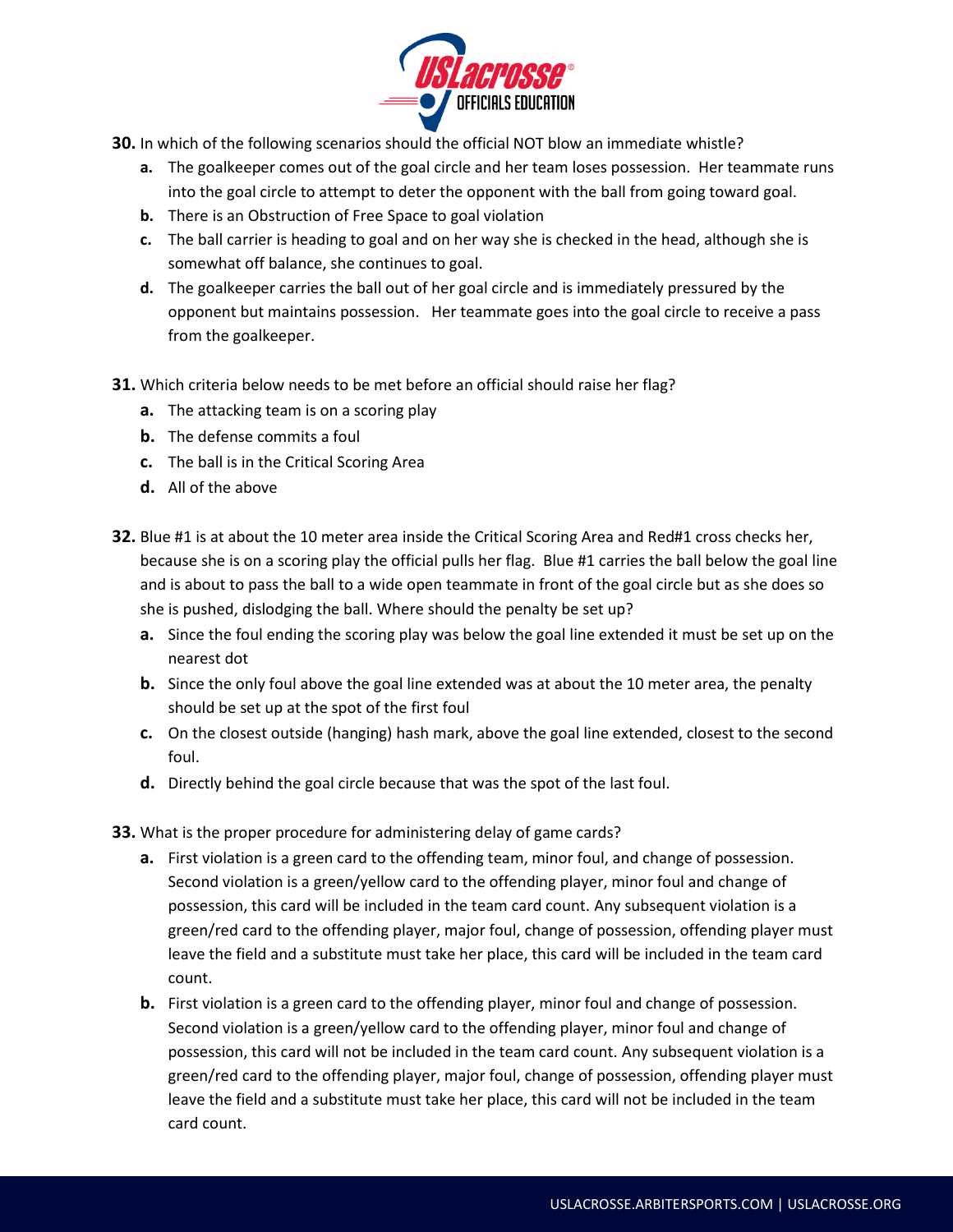

- **c.** First violation is a green card to the offending team, minor foul and change of possession. Second violation is a green/yellow card to the offending player, major foul, change of possession, 2-minute penalty to the offending player, team will play short for 2 minutes and this card will not be included in the team card count. Any subsequent violation is a yellow card to the offending player, misconduct, change of possession, 2 minute penalty to the offending player, team will play short and this card will be included in the team card count.
- **d.** First violation is a green card to the offending team, minor foul and change of possession. Second violation is a green/yellow card to the offending player, major foul; change of possession, this card will not be included in the team card count. Any subsequent violation is a red card to the offending player, misconduct, change of possession, 4 minute penalty to the offending player, team will play short for 4 minutes and this card will be included in the team card count.
- **34.** The Blue team goalkeeper has made a save and is now in possession of the ball in the goal circle. The official begins the 10 second count when the ball enters the goal circle. If the ball leaves the goal circle (either thrown or carried out), which situation must happen before the ball can legally be returned to the goal circle?
	- **a.** A teammate of the goalkeeper catches a pass from the goalkeeper.
	- **b.** The goalkeeper who carried the ball out has her stick checked by an opponent, but the ball is not dislodged.
	- **c.** An player for the opposing team knocks down an attempted pass from the goalkeeper
	- **d.** All of the above.
- **35.** As Blue #1 scores a goal, Red #1 roughly checks blue #1 to the ground. The official cards Red #1 either yellow or red depending on the severity of the foul. How shall play be started?
	- **a.** Red #1 will go to the penalty area for the appropriate time depending if the card was yellow or red. Blue center will be awarded the ball at the center, with the red center places 4 meters ahead of Blue on either side at a 45 degree angle.
	- **b.** Red #1 will go to the penalty area for the appropriate time depending if the card was yellow or red. Blue center will be awarded the ball at the center, with the red center places 4 meters behind blue.
	- **c.** Red #1 will go to the penalty area for the appropriate time depending if the card was yellow or red. Blue center will be awarded the ball at the center, with no red player in allowed in the center circle
	- **d.** Red #1 will go to the penalty area for the appropriate time depending if the card was yellow or red. Play will start with a draw.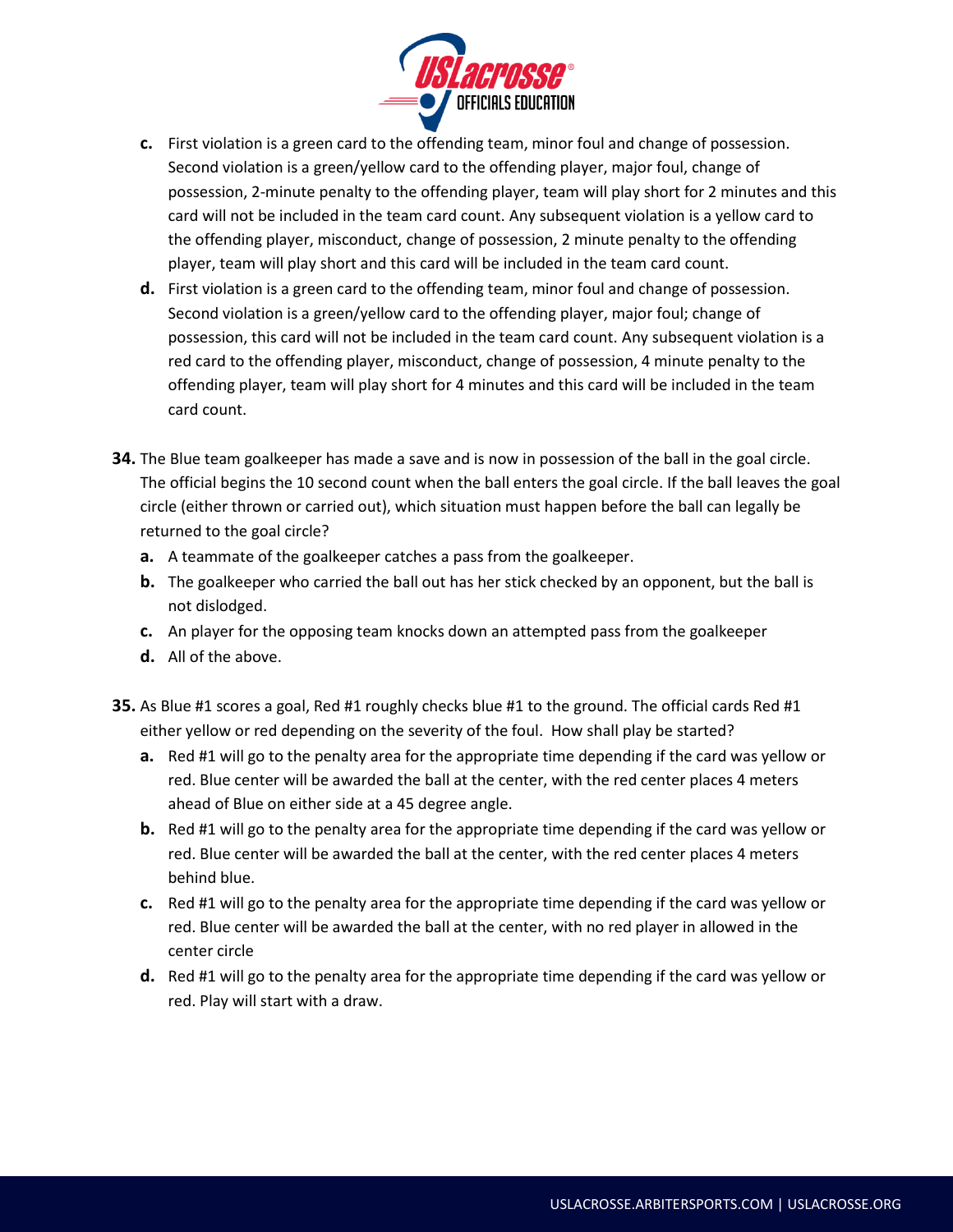

- **36.** While play is going on a player goes to the ground with what appears to be an injury, the player is not getting up so the official blows the whistle and stops play to check on her. What is the correct next step?
	- **a.** If the player gets up on her own, no one has come onto the field to attend to her so she may say and the official shall resume play.
	- **b.** If the player gets up on her own, no one has come onto the field to attend to her she must leave the field before play is resumed.
	- **c.** If a trainer comes onto the field to attend to her she must leave the field before play is resumed.
	- **d.** Both B and C
- **37.** As Blue #1 on attack is heading to goal she shoots the ball and hits a teammate, Blue #2, who is all alone in front of the goal circle. The official shall.
	- **a.** Nothing, a player cannot cause danger to her own teammate
	- **b.** Call a body ball on Blue #2 and give the closest defender the ball 8 meters away from the goal, no one is place 4 meters behind.
	- **c.** Call dangerous propel, card Blue #1 , give the ball to the goalkeeper and Blue #1 will be placed 4 meters behind the goal circle.
	- **d.** Call dangerous propel, card Blue #1, give the ball to the closest opponent 8 meters away from the goal, no one is placed 4 meters behind.
- **38.** Which of the following is a minor foul
	- **a.** False start
	- **b.** Three seconds
	- **c.** Offsides
	- **d.** Illegal Crosse
- **39.** Which situation should the official call Obstruction of Free Space to Goal (Shooting Space) when a non-marking opponent is standing between the ball carrier and the goal and not within a stick's length of the ball carrier?
	- **a.** The attack player is being double or triple teamed, and has no opportunity to shoot
	- **b.** The ball carrier is outside the 12 meter fan
	- **c.** The ball carrier catches a pass from a teammate to her left side and passes the ball to another teammate on her right side, both teammates are positioned on the outside of the ball carrier.
	- **d.** The ball carrier is one step inside the 12 meter arc and the opponent is standing on the 8 meter arc.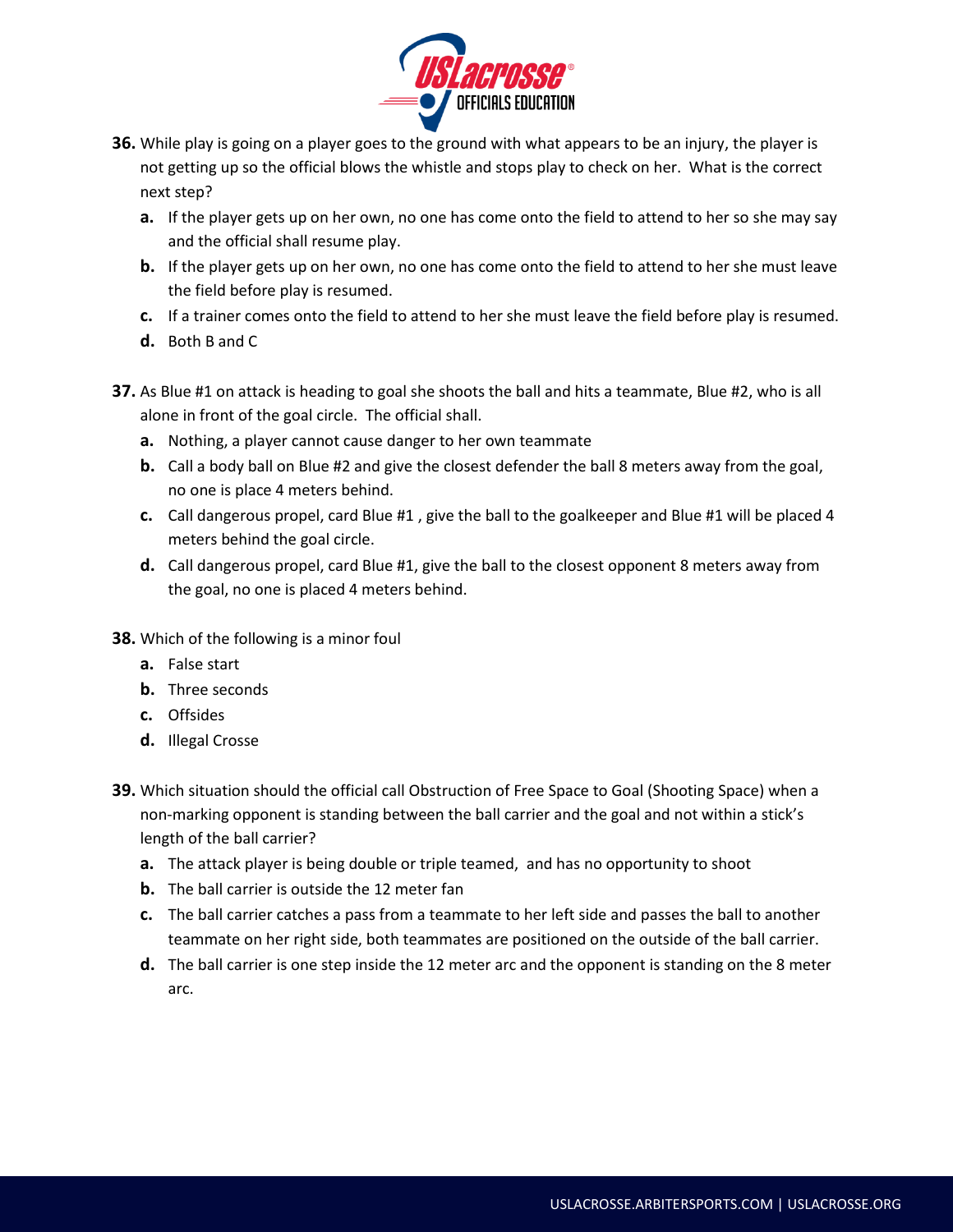

- **40.** What procedure should the officials follow if a head coach is assessed her first yellow card of the game for misconduct?
	- **a.** The coach must designate a player who must leave the bench area and enter the penalty area to serve the entire two minutes of elapsed playing time. The card will not count toward the team's cumulative card count.
	- **b.** The coach must designate a player who must leave the field and enter the penalty area to serve the entire two minutes of elapsed playing time. The card will count toward the team's cumulative card count.
	- **c.** The coach must designate a player who must leave the bench area and enter the penalty area to serve the entire four minutes of elapsed playing time. The card will count toward the team's cumulative card count.
	- **d.** The coach must designate a player who must leave the field and enter the penalty area to serve the entire four minutes of elapsed playing time. The card will not count toward the team's cumulative card count.
- **41.** A White player has her head down attempting to pick up a ground ball and is in a defenseless position when a Blue opponent approaches from behind and thrusts her crosse into White's lower back. What is the foul and how shall it be administered?
	- **a.** Dangerous Follow Through, major foul, a mandatory yellow card should be administered to the Blue player, free position for White, no player behind.
	- **b.** Dangerous Contact, major foul, a mandatory yellow card should be administered to the Blue player, free position for White, no player behind.
	- **c.** Crosse-Check, major foul, free position for White. Blue player 4m behind the free position.
	- **d.** Improper Use of the Crosse, minor foul, free position for White, Blue player 4m to the side of the free position.
- **42.** White has the ball just outside the 12 meter fan when the Blue defender inside the 8 meter arc is called for three seconds. What is the penalty administration?
	- **a.** Major foul. The Free position will be awarded at the nearest 8 meter hash mark to the spot of the foul to restart play. The offender shall go 4m behind the player with the ball.
	- **b.** Minor Foul. The Free position will be awarded at a spot on the 12 meter fan nearest to the spot of the foul to restart play. The offender shall go 4m to the side of the player with the ball.
	- **c.** Minor Foul. The Free position will be awarded at a spot on the 12 meter fan nearest to the spot of the foul to restart play. The offender shall go 4m away from the player with the ball relative to her position at the time of the foul.
	- **d.** Major foul. The free position will be awarded at the spot of the ball to restart play. The offender shall go 4m behind the player with the ball.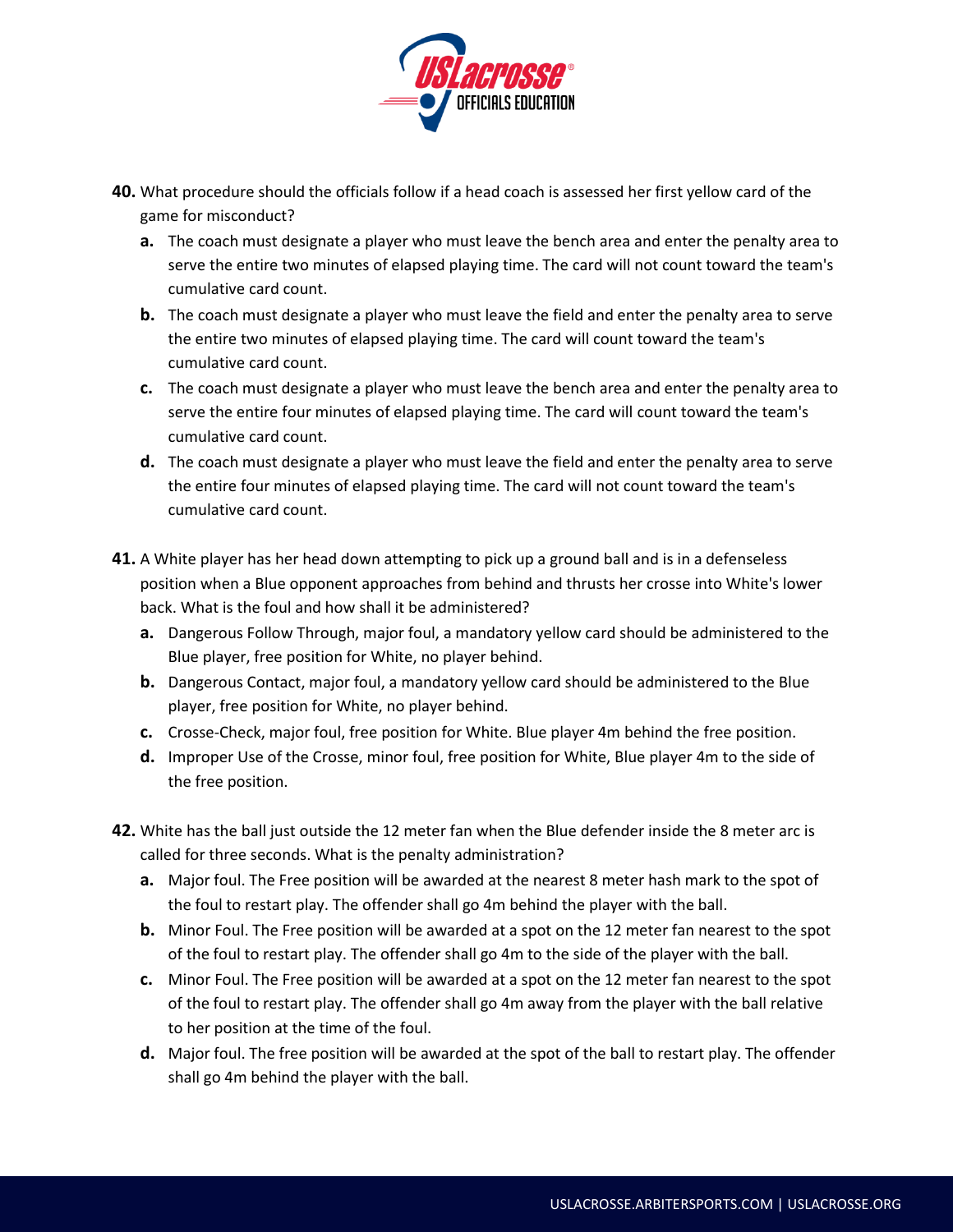

- **43.** Following a minor foul in the 12 meter fan, the blue team is awarded an Indirect free position on the fan, all other players are 4 m away. The ball carrier runs behind the goal circle untouched, and comes to the front of the goal and shoots. How is this penalty administered?
	- **a.** The ball is given to the goalie, the shooter is placed 4 meters behind the goal circle.
	- **b.** Because the ball carrier went below the goal line extended the ball will be awarded to the defender closest to the dot, the shooter will be 4 meters behind the ball.
	- **c.** The ball is given to the closest defender to the shooter 8 meters away from the goal circle, the offender is placed 4 meters behind the ball.
	- **d.** Alternate possession will be awarded to the appropriate team on the goal line extended, the shooter will be placed 4 meters away from the ball.
- **44.** Following a goal scored by Blue #1, the red team coach asks for blue #1's stick to be checked. The stick is illegal. How is play restarted?
	- **a.** Free position at the center line for red, blue center 4m away on a 45 degree angle. Player positioning for the draw shall apply.
	- **b.** Free position at center line for red, blue center 4m directly behind the free position. Player positioning for the draw shall apply.
	- **c.** Free position for the red goalkeeper, Blue #1 is 4m behind the goal circle, all other players 4m away.
	- **d.** Free position to the nearest red defender on the center 8m hash mark going out, Blue #1 is 4m behind the free position.
- **45.** The official blows whistle for the defense offsides when the ball is directly behind the goal circle, where will the attack be awarded a free position?
	- **a.** At the closest circle (dot). Closest defense player will go 4m behind, defense player closest to the restraining line will move back onsides.
	- **b.** At the spot of the ball. Closest defense player will go 4m behind, defense player closest to the restraining line will move back onside.
	- **c.** 8m out to either side level with the goal line. Closest defense player will go 4m behind, defense player closest to the restraining line will move back onside.
	- **d.** At the restraining line. Closest defense player will go 4m behind, defense player closest to the restraining line will move back onside.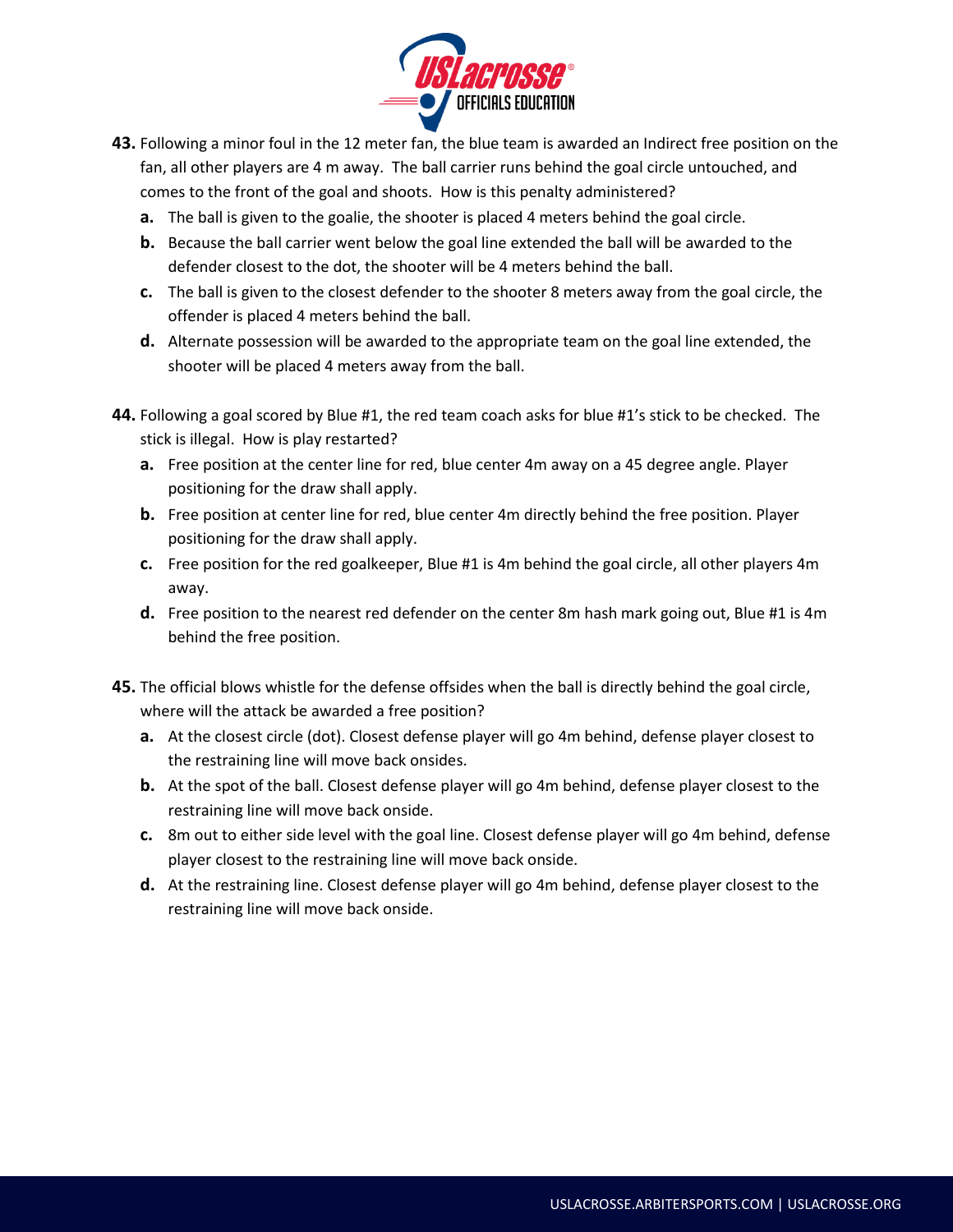

- **46.** Defensive player B1 is called for an illegal check against A1. Play is stopped and A1 is awarded a free position. Before play is restarted, the official notices that A1 is wearing jewelry. What action should the official take?
	- **a.** Green card A1's team captain and award the ball to B1 with all other players 4 meters away.
	- **b.** The jewelry violation is a subsequent foul. B1 should be awarded a free position at the spot of the foul. A1 must remove the jewelry without delay before play is resumed or a substitute takes her place.
	- **c.** The jewelry violation is a simultaneous foul. Alternate possession is awarded for offsetting fouls. A1 must remove the jewelry without delay before play is resumed or a substitute takes her place.
	- **d.** Player B1 violated a major foul and player A1 violated a minor foul, therefore, B1 will be penalized and a free position is awarded to A1. A1 must remove the jewelry without delay before play is resumed or a substitute takes her place.
- **47.** A blue attacker positioned directly in front the goalkeeper in her goal circle, fires a hard, fast shot at the goalkeepers head from close range not allowing any time for the goalkeeper to react. The official calls a Dangerous shot, how will the official administer this penalty.
	- **a.** The goalkeeper will be given the ball at the 8 meter arc heading out with the blue shooter 4 meters behind.
	- **b.** The official should not make call, the goalkeeper is wearing a helmet.
	- **c.** The defender closest to the blue shooter will be given the ball on the 8 meter arc heading out with the shooter behind and all other players 4 meters away
	- **d.** The ball will go to the goalkeeper in the goal circle with the shooter 4 meters behind the goal circle.
- **48.** The White defense has received a yellow card and is playing short a player for 2 minutes; Blue attack is on a scoring play. Trail official discovers the White team has only 3 players behind the restraining line. The trail umpire raises her arm to indicate White defense is offside. Blue shoots and the White goalkeeper saves the shot and now has possession of the ball in the goal circle. What procedures should the officials follow?
	- **a.** The official will continue to hold her whistle because the defense is not impacting play.
	- **b.** The official will call the offsides and then Blue attack will be awarded a free position at the center of the 8m arc. Closest defense player will go 4m behind. Defense player closest to the restraining line will move back onside. The arc will be cleared.
	- **c.** The official will call the offsides and then award an alternate possession to the appropriate team.
	- **d.** The official will call the offsides and then Blue attack will be awarded a free position at the center of the 12m fan. Closest defense player will go 4m behind. Defense player closest to the restraining line will move back onside. Penalty lane will be cleared.